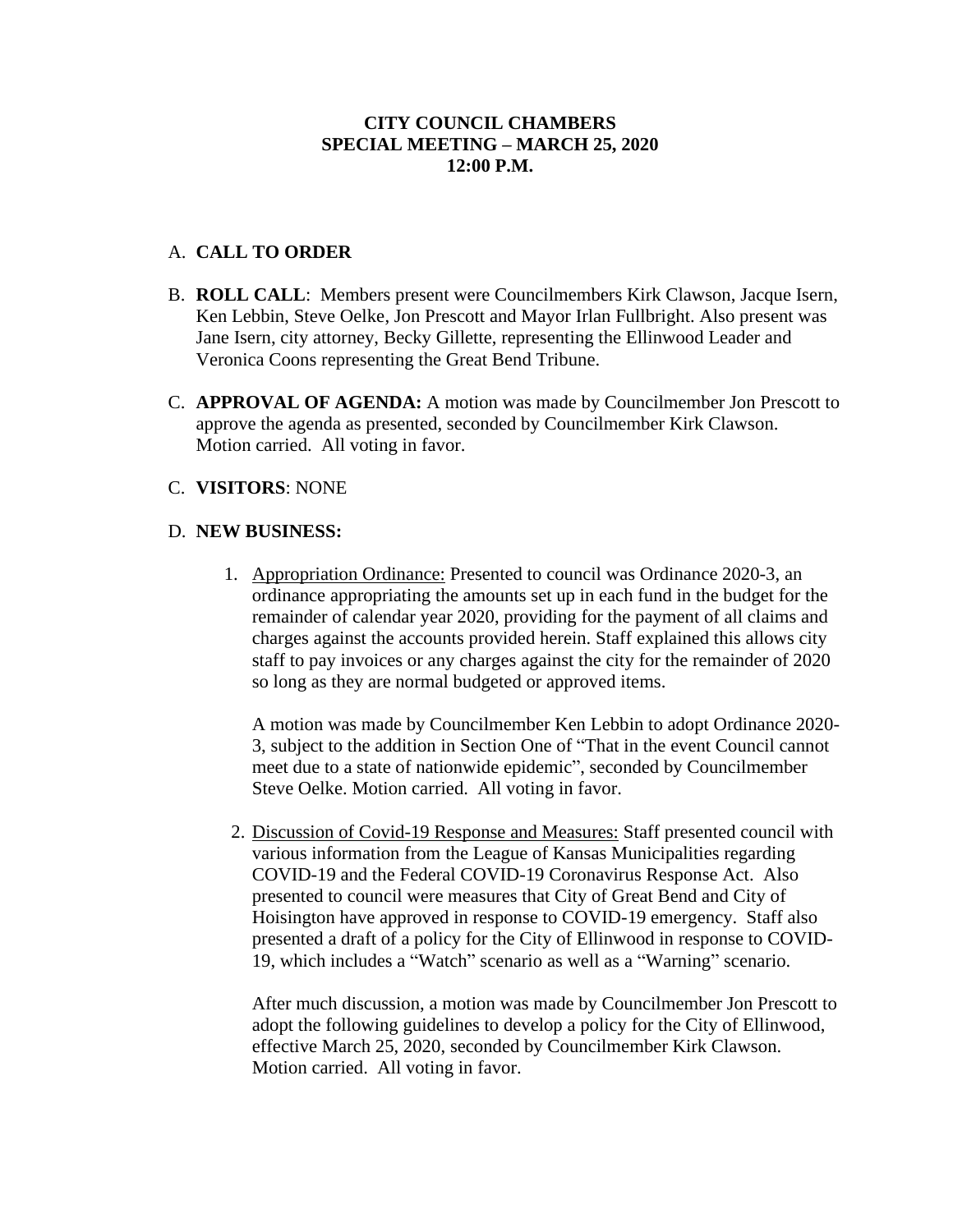## **CITY COUNCIL CHAMBERS SPECIAL MEETING – MARCH 25, 2020 12:00 P.M.**

The City of Ellinwood is currently in a "Watch" situation because we have no confirmed cases in our county. As part of a "Watch" scenario, the following measures are slated to begin immediately:

- City office lobby is closed to walk-in traffic (bill pay by drive through, drop box and over the phone).
- PD is taking action to limit interactions with residents and handling non-emergency calls via telephone.
- All EMS calls will adhere to KSBEMS recommendations and measures for respiratory calls.
- All staff is being ordered to adhere to social distancing where possible. Breaks and transportation will be done in a way that limits staff exposure and proximity.
- Any staff that has traveled into a KDHE recognized risk area and have a potential exposure to COVID-19 will be quarantined for 14- days. (sick leave/vacation time may be utilized).
- Sick staff will be sent home to protect other staff members (sick leave/vacation time may be utilized).
- All work-related travel outside of Barton County has been suspended (with exception of patient or prisoner transports).
- All City-organized PR events and gatherings have been cancelled.
- Court will be postponed to at least April 21<sup>st</sup>.

If the City moves into a "Warning" situation (a case has been confirmed in Barton County), the following additional measures will be implemented:

- All parks will be closed to the public
- All playgrounds will be closed to the public.

Staff also explained the City will wait a few weeks to determine the status of opening the city swimming pool. Also, staff will work on a policy to allow staff to carry a negative sick leave balance due to potential contamination or illness and have it available at the April city council meeting for review.

 E. **ADJOURNMENT**: There being no further business at this time, a motion was made by Councilmember Jon Prescott that the meeting be adjourned, seconded by Councilmember Ken Lebbin. Motion carried. All voting in favor.